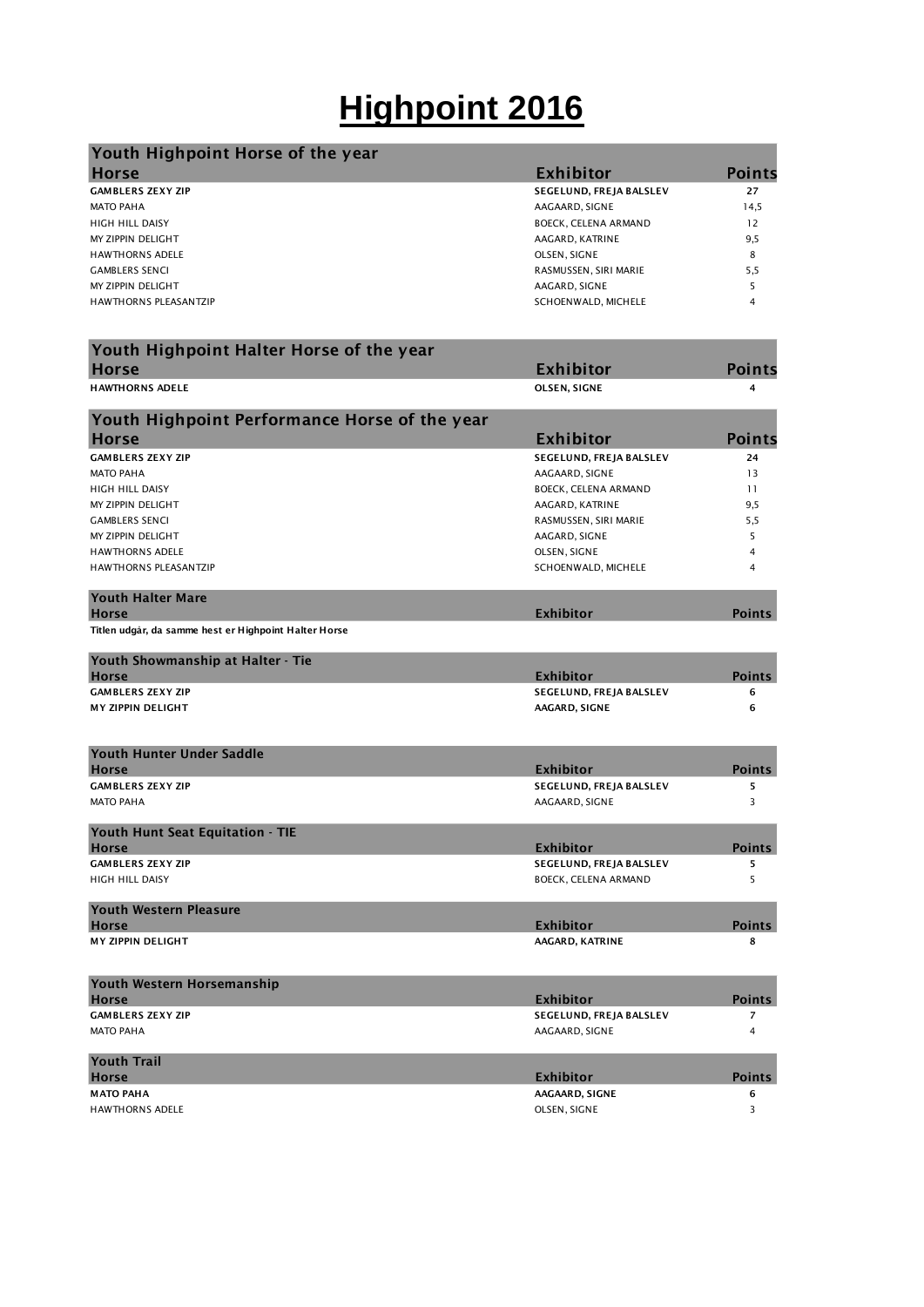| Youth SPB Highpoint Horse of the year<br><b>Horse</b>             | <b>Exhibitor</b>                  | <b>Points</b>  |
|-------------------------------------------------------------------|-----------------------------------|----------------|
| Udgår - ingen kvalificerede                                       |                                   |                |
| Youth SPB Highpoint Halter Horse of the year<br><b>Horse</b>      | Exhibitor                         | <b>Points</b>  |
| Udgår - ingen kvalificerede                                       |                                   |                |
| Youth SPB Highpoint Performance Horse of the year<br><b>Horse</b> | <b>Exhibitor</b>                  | <b>Points</b>  |
| Udgår - ingen kvalificerede                                       | OLSEN, SIGNE                      | 7,5            |
| Solid Paint-Bred Highpoint Horse of the year<br><b>Horse</b>      | Owner                             | <b>Points</b>  |
| ZIPSINVITATIONTOGOLD                                              | <b>GUNLEV, ASTRID CELINE</b>      | $\overline{7}$ |
| SUPREME YELLOW SUGAR<br>NO DOUBT IM A QUEEN                       | HALSKOV, BETTINA<br>SCHULTZ, JORN | 3,5<br>3,5     |
| Solid Paint-Bred Highpoint Halter Horse of the year               |                                   |                |
| <b>Horse</b><br>Udgår, da kun én kvalificeret                     | Owner                             | <b>Points</b>  |
| Solid Paint-Bred Highpoint Performance Horse of the year - Tie    |                                   |                |
| <b>Horse</b>                                                      | Owner                             | <b>Points</b>  |
| <b>NO DOUBT IM A OUEEN</b>                                        | <b>SCHULTZ, JORN</b>              | 3,5            |
| <b>SUPREME YELLOW SUGAR</b>                                       | <b>HALSKOV, BETTINA</b>           | 3,5            |
| <b>SPB Gelding</b><br><b>Horse</b>                                | Owner                             | <b>Points</b>  |
| ZIPSINVITATIONTOGOLD                                              | <b>GUNLEV, ASTRID CELINE</b>      | 4,5            |
| Solid Paint-Bred - 2Y Old In Hand Trail                           |                                   |                |
| <b>Horse</b>                                                      | Owner                             | Points         |
| NO DOUBT IM A QUEEN                                               | SCHULTZ, JORN                     | 3,5            |
| Solid Paint-Bred - Trail<br><b>Horse</b>                          | Owner                             | <b>Points</b>  |
| <b>SUPREME YELLOW SUGAR</b>                                       | <b>HALSKOV, BETTINA</b>           | 3,5            |
| Amateur SPB Highpoint Horse of the year                           |                                   |                |
| <b>Horse</b>                                                      | <b>Exhibitor</b>                  | <b>Points</b>  |
| Udgår, da kun kvalificerede i Halter                              |                                   |                |
| Amateur SPB Highpoint Halter Horse of the year                    |                                   |                |
| <b>Horse</b><br>Udgår, da kun én kvalificeret                     | <b>Exhibitor</b>                  | <b>Points</b>  |
|                                                                   |                                   |                |
| Amateur SPB Highpoint Performance Horse of the year               |                                   |                |
| <b>Horse</b>                                                      | <b>Exhibitor</b>                  | <b>Points</b>  |
| Udgår, da ingen kvalificerede                                     |                                   |                |
| <b>Amateur SPB Gelding</b><br><b>Horse</b>                        | <b>Exhibitor</b>                  |                |
| <b>ZIPSINVITATIONTOGOLD</b>                                       | <b>GUNLEV, ASTRID CELINE</b>      | Points<br>3    |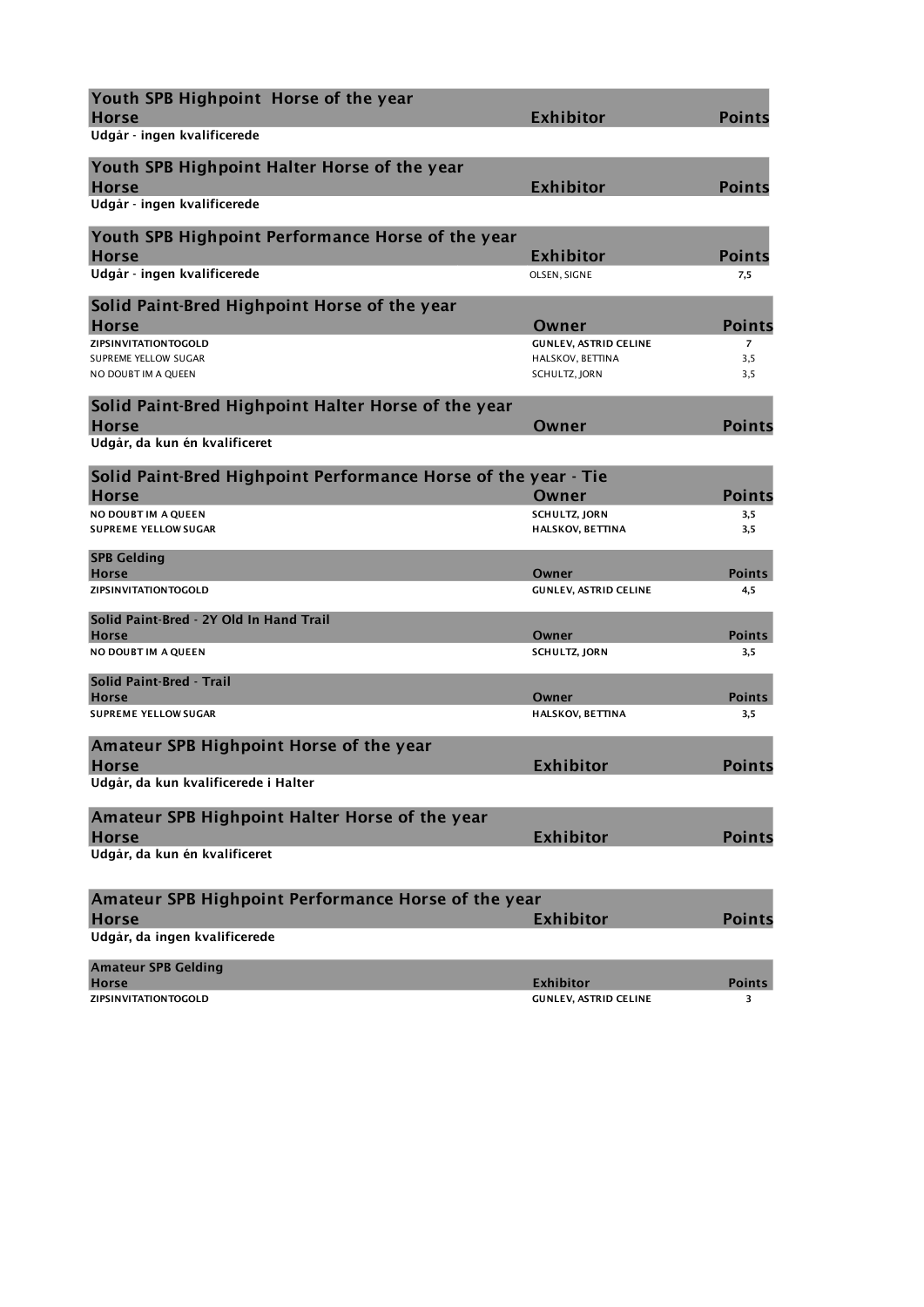|                           | <b>Points</b>                                                                                                                                                                                                                                                                                                                                                                                                                                                                                                      |
|---------------------------|--------------------------------------------------------------------------------------------------------------------------------------------------------------------------------------------------------------------------------------------------------------------------------------------------------------------------------------------------------------------------------------------------------------------------------------------------------------------------------------------------------------------|
| <b>MORTENSEN, ANNETTE</b> | 29                                                                                                                                                                                                                                                                                                                                                                                                                                                                                                                 |
| OLSEN, FREJA AASE         | 23                                                                                                                                                                                                                                                                                                                                                                                                                                                                                                                 |
| RASMUSSEN, BERIT          | 13                                                                                                                                                                                                                                                                                                                                                                                                                                                                                                                 |
| <b>BRAVE, MIA</b>         | 9                                                                                                                                                                                                                                                                                                                                                                                                                                                                                                                  |
| FRANSSON, REBECCA         | 8,5                                                                                                                                                                                                                                                                                                                                                                                                                                                                                                                |
| CHRISTENSEN, LINDA DAHL   | 7,5                                                                                                                                                                                                                                                                                                                                                                                                                                                                                                                |
| FRANSSON, INGRID          | 6,5                                                                                                                                                                                                                                                                                                                                                                                                                                                                                                                |
| FJELDBO, JANNI            | 6,5                                                                                                                                                                                                                                                                                                                                                                                                                                                                                                                |
| KJAER, IB KRAUSE          | 6                                                                                                                                                                                                                                                                                                                                                                                                                                                                                                                  |
| DAWSON, JETTE             | 5                                                                                                                                                                                                                                                                                                                                                                                                                                                                                                                  |
| SCHULTZ, LAURA            | 3,5                                                                                                                                                                                                                                                                                                                                                                                                                                                                                                                |
| <b>BUCH, MAYBRITT</b>     | 3                                                                                                                                                                                                                                                                                                                                                                                                                                                                                                                  |
|                           |                                                                                                                                                                                                                                                                                                                                                                                                                                                                                                                    |
|                           | <b>Points</b>                                                                                                                                                                                                                                                                                                                                                                                                                                                                                                      |
| <b>MORTENSEN, ANNETTE</b> | 10                                                                                                                                                                                                                                                                                                                                                                                                                                                                                                                 |
|                           |                                                                                                                                                                                                                                                                                                                                                                                                                                                                                                                    |
|                           | <b>Points</b>                                                                                                                                                                                                                                                                                                                                                                                                                                                                                                      |
|                           |                                                                                                                                                                                                                                                                                                                                                                                                                                                                                                                    |
|                           | 19                                                                                                                                                                                                                                                                                                                                                                                                                                                                                                                 |
|                           | 20                                                                                                                                                                                                                                                                                                                                                                                                                                                                                                                 |
|                           | 13                                                                                                                                                                                                                                                                                                                                                                                                                                                                                                                 |
|                           | $\overline{7}$                                                                                                                                                                                                                                                                                                                                                                                                                                                                                                     |
|                           | 8,5                                                                                                                                                                                                                                                                                                                                                                                                                                                                                                                |
|                           | 7,5                                                                                                                                                                                                                                                                                                                                                                                                                                                                                                                |
| FJELDBO, JANNI            | 6,5                                                                                                                                                                                                                                                                                                                                                                                                                                                                                                                |
| FRANSSON, INGRID          | 6                                                                                                                                                                                                                                                                                                                                                                                                                                                                                                                  |
| KJAER, IB KRAUSE          | 6                                                                                                                                                                                                                                                                                                                                                                                                                                                                                                                  |
| SCHULTZ, LAURA            | 3,5                                                                                                                                                                                                                                                                                                                                                                                                                                                                                                                |
|                           |                                                                                                                                                                                                                                                                                                                                                                                                                                                                                                                    |
|                           | <b>Points</b>                                                                                                                                                                                                                                                                                                                                                                                                                                                                                                      |
|                           |                                                                                                                                                                                                                                                                                                                                                                                                                                                                                                                    |
|                           | 4,5                                                                                                                                                                                                                                                                                                                                                                                                                                                                                                                |
|                           | 3                                                                                                                                                                                                                                                                                                                                                                                                                                                                                                                  |
|                           |                                                                                                                                                                                                                                                                                                                                                                                                                                                                                                                    |
| <b>Exhibitor</b>          | <b>Points</b>                                                                                                                                                                                                                                                                                                                                                                                                                                                                                                      |
|                           |                                                                                                                                                                                                                                                                                                                                                                                                                                                                                                                    |
|                           | <b>Points</b>                                                                                                                                                                                                                                                                                                                                                                                                                                                                                                      |
|                           | $\overline{7}$                                                                                                                                                                                                                                                                                                                                                                                                                                                                                                     |
|                           |                                                                                                                                                                                                                                                                                                                                                                                                                                                                                                                    |
|                           | 6<br>5                                                                                                                                                                                                                                                                                                                                                                                                                                                                                                             |
|                           |                                                                                                                                                                                                                                                                                                                                                                                                                                                                                                                    |
|                           | <b>Points</b>                                                                                                                                                                                                                                                                                                                                                                                                                                                                                                      |
|                           |                                                                                                                                                                                                                                                                                                                                                                                                                                                                                                                    |
|                           | 7                                                                                                                                                                                                                                                                                                                                                                                                                                                                                                                  |
|                           | 6                                                                                                                                                                                                                                                                                                                                                                                                                                                                                                                  |
|                           | <b>Points</b>                                                                                                                                                                                                                                                                                                                                                                                                                                                                                                      |
|                           | 11                                                                                                                                                                                                                                                                                                                                                                                                                                                                                                                 |
| RASMUSSEN, BERIT          | 6                                                                                                                                                                                                                                                                                                                                                                                                                                                                                                                  |
|                           |                                                                                                                                                                                                                                                                                                                                                                                                                                                                                                                    |
| <b>Exhibitor</b>          | <b>Points</b>                                                                                                                                                                                                                                                                                                                                                                                                                                                                                                      |
| OLSEN, FREJA AASE         | 6                                                                                                                                                                                                                                                                                                                                                                                                                                                                                                                  |
| FJELDBO, JANNI            | 4                                                                                                                                                                                                                                                                                                                                                                                                                                                                                                                  |
|                           |                                                                                                                                                                                                                                                                                                                                                                                                                                                                                                                    |
| <b>Exhibitor</b>          | <b>Points</b>                                                                                                                                                                                                                                                                                                                                                                                                                                                                                                      |
| CHRISTENSEN, LINDA DAHL   | 6                                                                                                                                                                                                                                                                                                                                                                                                                                                                                                                  |
| <b>KJAER, IB KRAUSE</b>   | 6                                                                                                                                                                                                                                                                                                                                                                                                                                                                                                                  |
| OLSEN, FREJA AASE         | 3                                                                                                                                                                                                                                                                                                                                                                                                                                                                                                                  |
|                           |                                                                                                                                                                                                                                                                                                                                                                                                                                                                                                                    |
| <b>Exhibitor</b>          | <b>Points</b>                                                                                                                                                                                                                                                                                                                                                                                                                                                                                                      |
| <b>SCHULTZ, LAURA</b>     | 3,5                                                                                                                                                                                                                                                                                                                                                                                                                                                                                                                |
|                           | <b>Exhibitor</b><br><b>Exhibitor</b><br>Amateur Highpoint Performance Horse of the year<br><b>Exhibitor</b><br><b>MORTENSEN, ANNETTE</b><br>OLSEN, FREJA AASE<br>RASMUSSEN, BERIT<br><b>BRAVE, MIA</b><br>FRANSSON, REBECCA<br>CHRISTENSEN, LINDA DAHL<br><b>Exhibitor</b><br>DAWSON, JETTE<br>OLSEN, FREJA AASE<br><b>Exhibitor</b><br>OLSEN, FREJA AASE<br>FRANSSON, REBECCA<br><b>BRAVE, MIA</b><br><b>Exhibitor</b><br>RASMUSSEN, BERIT<br>MORTENSEN, ANNETTE<br><b>Exhibitor</b><br><b>MORTENSEN, ANNETTE</b> |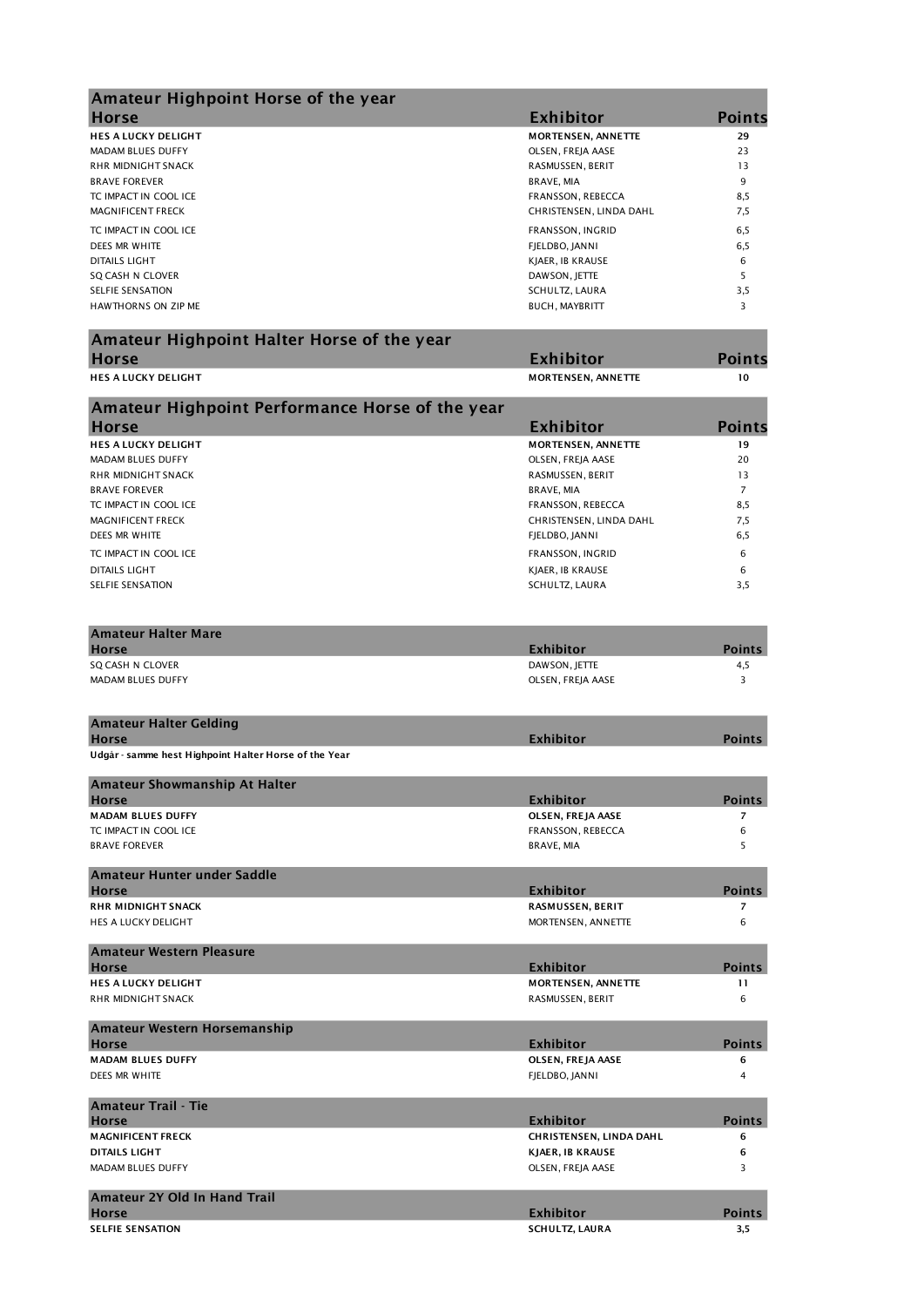| Novice Amateur Highpoint Performance Horse of the year - Tie |                          |                |
|--------------------------------------------------------------|--------------------------|----------------|
| <b>Horse</b>                                                 | <b>Exhibitor</b>         | <b>Points</b>  |
| <b>MAGNIFICENT FRECK</b>                                     | CHRISTENSEN, LINDA DAHL  | 12             |
| TC IMPACT IN COOL ICE                                        | <b>FRANSSON, REBECCA</b> | 12             |
| TC IMPACT IN COOL ICE                                        | FRANSSON, INGRID         | 10             |
| <b>MADAM BLUES DUFFY</b>                                     | OLSEN, FREJA AASE        | $\overline{7}$ |
| LOUISELUNO                                                   | OLSEN, JANNI KRUSE       | 5,5            |
| DEES MR WHITE                                                | FJELDBO, JANNI           | 5,5            |
| Novice Amateur Showmanship at Halter                         |                          |                |
| <b>Horse</b>                                                 | <b>Exhibitor</b>         | <b>Points</b>  |
| TC IMPACT IN COOL ICE                                        | <b>FRANSSON, REBECCA</b> | 9              |
| <b>MAGNIFICENT FRECK</b>                                     | CHRISTENSEN, LINDA DAHL  | 7              |
| Novice Amateur Hunter under Saddle                           |                          |                |
| <b>Horse</b>                                                 | <b>Exhibitor</b>         | <b>Points</b>  |
| TC IMPACT IN COOL ICE                                        | FRANSSON, INGRID         | 3              |
| <b>Novice Amateur Hunt Seat</b>                              |                          |                |
| <b>Horse</b>                                                 | <b>Exhibitor</b>         | <b>Points</b>  |
| <b>MADAM BLUES DUFFY</b>                                     | OLSEN, FREJA AASE        | 3,5            |
| TC IMPACT IN COOL ICE                                        | FRANSSON, REBECCA        | 3              |
| Novice Amateur Western Pleasure - Ingen kvalificeret         |                          |                |
| <b>Horse</b>                                                 | <b>Exhibitor</b>         | <b>Points</b>  |
|                                                              |                          |                |
| Results for - Novice Amateur Western Horsemanship - Tie      |                          |                |
| <b>Horse</b>                                                 | <b>Exhibitor</b>         | <b>Points</b>  |
| TC IMPACT IN COOL ICE                                        | <b>FRANSSON, INGRID</b>  | 4              |
| <b>DEES MR WHITE</b>                                         | FJELDBO, JANNI           | 4              |
| <b>MADAM BLUES DUFFY</b>                                     | OLSEN, FREJA AASE        | 3              |
| <b>Novice Amateur Trail</b>                                  |                          |                |
| <b>Horse</b>                                                 | <b>Exhibitor</b>         | <b>Points</b>  |
| <b>MAGNIFICENT FRECK</b>                                     | CHRISTENSEN, LINDA DAHL  | 4              |
| TC IMPACT IN COOL ICE                                        | FRANSSON, INGRID         | 3              |